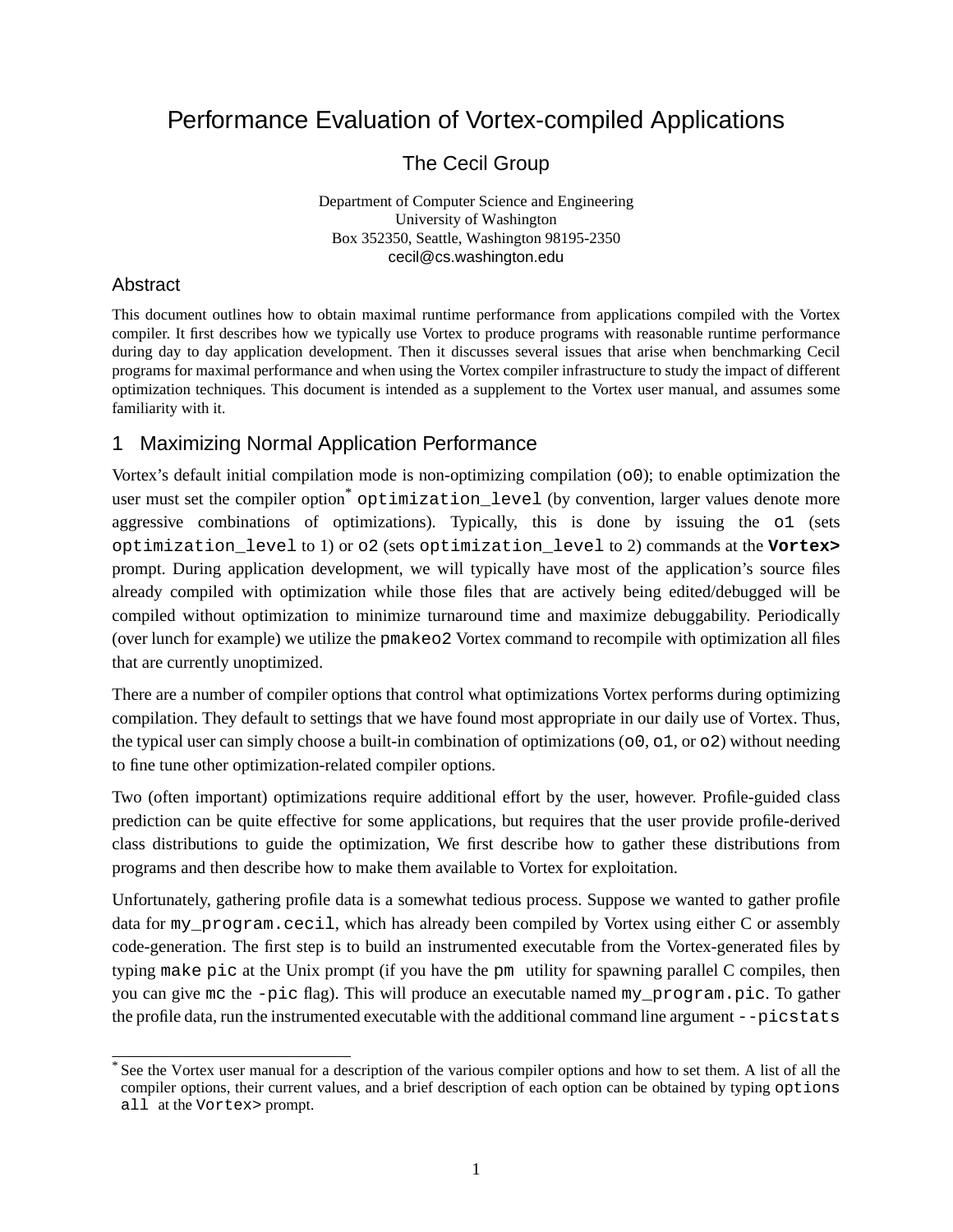on a representative input. The profile data is printed to stdout when the program terminates normal execution, and you need to capture the profile data into a file for later processing, so we typically redirect the program output to a pipe or file. For example,

(Unix%) my\_program.pic --picstats [other arguments] > my\_program.data The raw profile data must be processed before it can be utilized by Vortex, and a script called call-chain.perl has been provided to do this. For example,

```
(Unix%) call-chain.perl < my_program.data > my_program.nCCP
```
will format the profile data gathered in the previous step into a profile file called my program.nCCP that can be utilized by Vortex. Finally, we read the profile data into Vortex by saying:

Vortex> load\_profile "my\_program.nCCP"

Once profile data has been read into the compiler, it will become part of the persistent program database and will be utilized during all subsequent optimizing compilations unless explicitly flushed.

For the best results, one should iterate this process a couple of times (gather profiles, use them to build an optimized executable, gather new profiles from the optimized executable, and so on), because the call chain context associated with the profile data increases with iteration, thus making the data more useful for optimization. After a few iterations, there should be no more changes in the profile data; a diff of the my\_program.nCCP generated files should indicate when the best profile data has been achieved. Our experience has been that profiles derived from optimized executables are much more effective than those from non-optimized executables, and that several repeated iterations can increase performance by 10-20%, depending on the application.

Specialization is another optimization that relies on the presence of profile data and must be invoked explicitly. After loading profile data in to Vortex, typing graphs "my program.cecil"; specialize at the Vortex> prompt will invoke profile-guided method specialization. This optimization increases performance by around 10-15%, again depending on the application. Unfortunately, a specialized application is not suitable for profiling itself, so save specialization for last, once profile iteration has been completed. (In the future, we will try to make specialization better integrated into the rest of the compiler infrastructure.)

Currently specialization and static class prediction are only implemented for Cecil and Java programs.

## 2 Benchmarking Applications

In its default compilation mode, when compiling Cecil applications Vortex generates code that supports fairly good source level debugging. However, we have not yet spent much time optimizing our debugging support and the simple scheme currently used incurs a fairly hefty runtime cost, often on the order of 30% or 40% in optimized code. Therefore, when benchmarking Cecil applications we disable debugging support by setting the compiler options debug support and interrupt checking to false (e.g., Vortex> no\_debug\_support; no\_interrupt\_checking). Note that code compiled with and without debugging support cannot be mixed; toggling the debug support option will automatically invalidate all compiled code.

Another thing to be aware of is that, to reduce the costs of gathering profiling data, Vortex does not fully instrument calls that have been statically-bound purely by means of some static analysis (for example, intraprocedural class analysis, class hierarchy analysis or static class prediction). In most cases this does not